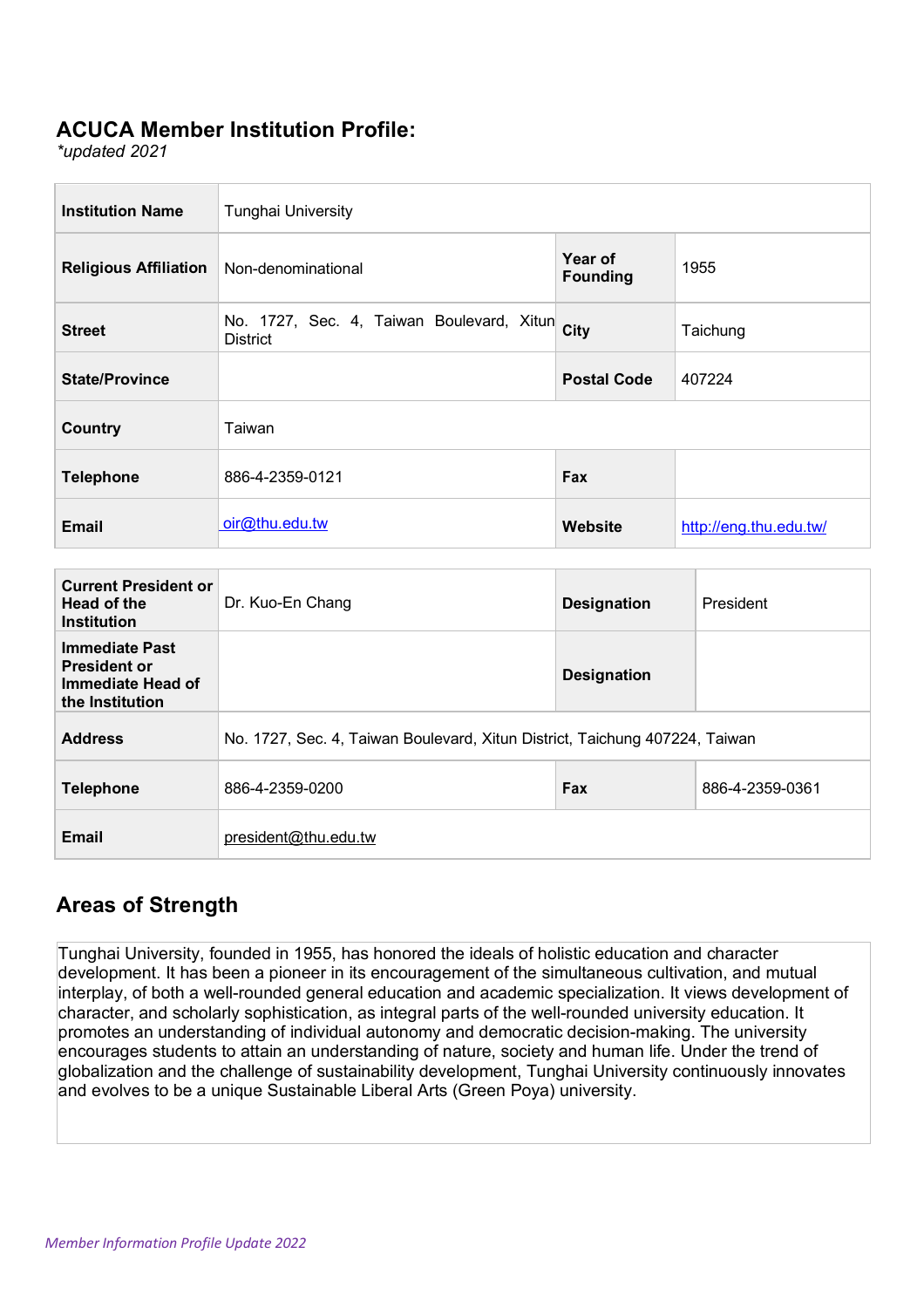|                  | Do you have an OFFICE FOR INTERNATIONAL PROGRAMS OR INTERNATIONAL LINKAGES? Yes |                 |                                |
|------------------|---------------------------------------------------------------------------------|-----------------|--------------------------------|
| Name of Office   | Office of International Relations                                               |                 |                                |
| Head             | Min-Hsun Liao PhD                                                               | <b>Position</b> | Chief International<br>Officer |
| <b>Address</b>   | No. 1727, Sec. 4, Taiwan Boulevard, Xitun District, Taichung 407224, Taiwan     |                 |                                |
| <b>Telephone</b> | 886-4-2359-0356                                                                 | Fax             | 886-4-2359-0884                |
| <b>Email</b>     | oir@thu.edu.tw                                                                  |                 |                                |

| Attach list of undergraduate      | <b>College of Arts</b>                                            |
|-----------------------------------|-------------------------------------------------------------------|
| programs Indicate those taught    | · Foreign Languages and Literature                                |
| in English.                       | <b>International College</b>                                      |
|                                   | · International Business Administration Program (IBA)             |
|                                   | · Sustainability Science and Engineering Program (SSE)            |
|                                   | · Interdisciplinary Degree Program (Pre-major Program)            |
| Attach list of graduate programs. | <b>College of Arts</b>                                            |
| Indicate those taught in English. | · Foreign Languages and Literature: Teaching English as a Foreign |
|                                   | Language Division                                                 |
|                                   | · Foreign Languages and Literature: English/American Literature   |
|                                   | <b>Division</b>                                                   |
|                                   | · International Graduate Program of Teaching Chinese as a Second  |
|                                   | Language                                                          |
|                                   | <b>College of Science</b>                                         |
|                                   | · International Ph.D. Program in Biomedical & Materials Science   |
|                                   | <b>College of Management</b>                                      |
|                                   | <b>Global Master of Business Administration</b>                   |
|                                   | <b>College of Fine Arts and Creative Design</b>                   |
|                                   | · Architecture in Advanced Architectural Design                   |

# **Student Population**

| Undergraduate   |        |         |       |
|-----------------|--------|---------|-------|
| Local           | 12,975 | Foreign | 1,128 |
| <b>Graduate</b> |        |         |       |
| Local           | 2,274  | Foreign | 309   |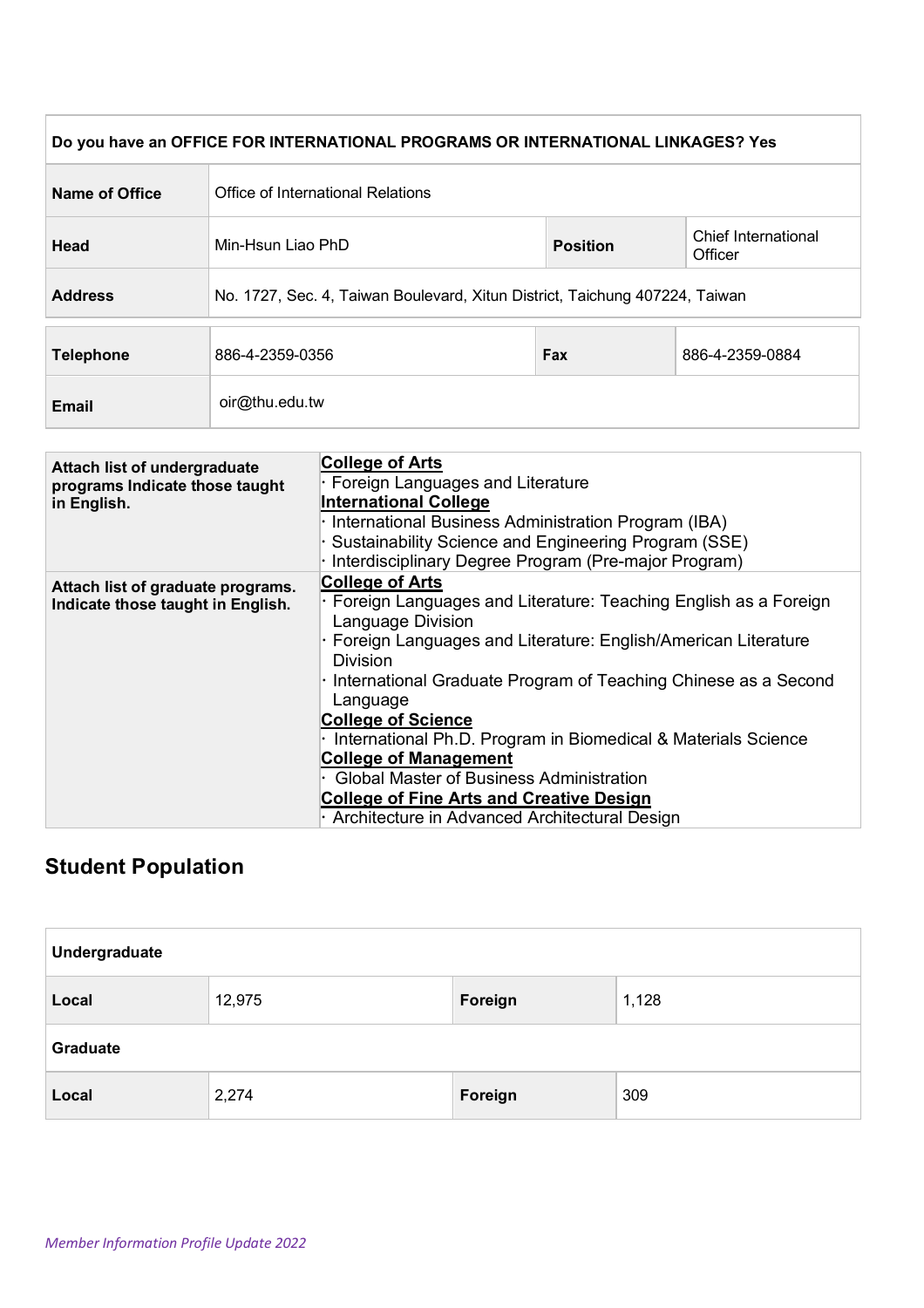### **Programs Faculties / Schools / Colleges (e.g. School of Sciences)**

- College of Arts,
- College of Science,
- College of Engineering,
- College of Management,
- College of Social Sciences,
- College of Agriculture,
- College of Fine Arts & Creative Design,
- College of Law,
- · International College,
- Extension Education School,
- Chinese Language Center,
- Po-Ya School (Liberal Arts)

#### **Research Institutes**

- Center of Teacher Education
- Center for Urban and Regional Development Research
- Center for East Asia Society Economics Research
- Life Science Research Center
- Research Center for Smart Sustainable Circular Economy
- Software Engineering and Technology Center
- Center for Cross-Strait Business and Economic Studies
- Center for Ecology and Environment
- Smart Sustainable Circular Economy Research Center
- Architecture Research Center
- Center for the College of Law

### **Publications**

University News, University Handbook, Alumni Quarterly

#### **Mission and Vision Statements**

#### **Mission Statement:**

Tunghai University is founded on the spirit of Christian love. With the motto of "Truth, Faith, Deeds", the University aims to cultivate young minds, promote culture, serve the society, and contribute to the advancement of the nation.

#### **Vision Statement:**

Tunghai University aims to become an innovation-excellent university with sound liberal arts foundation and a friendly, sustainable campus.

| <b>Contact person for ACUCA</b> | Ms. Meng-Yu, Chen<br>Ms. Ailsa Lin | Telephone | +886-4-2359-0121 *28502                     |
|---------------------------------|------------------------------------|-----------|---------------------------------------------|
| Fax                             | +886-4-2359-0884                   | Email     | mengyu@thu.edu.tw<br>ailsalin@go.thu.edu.tw |